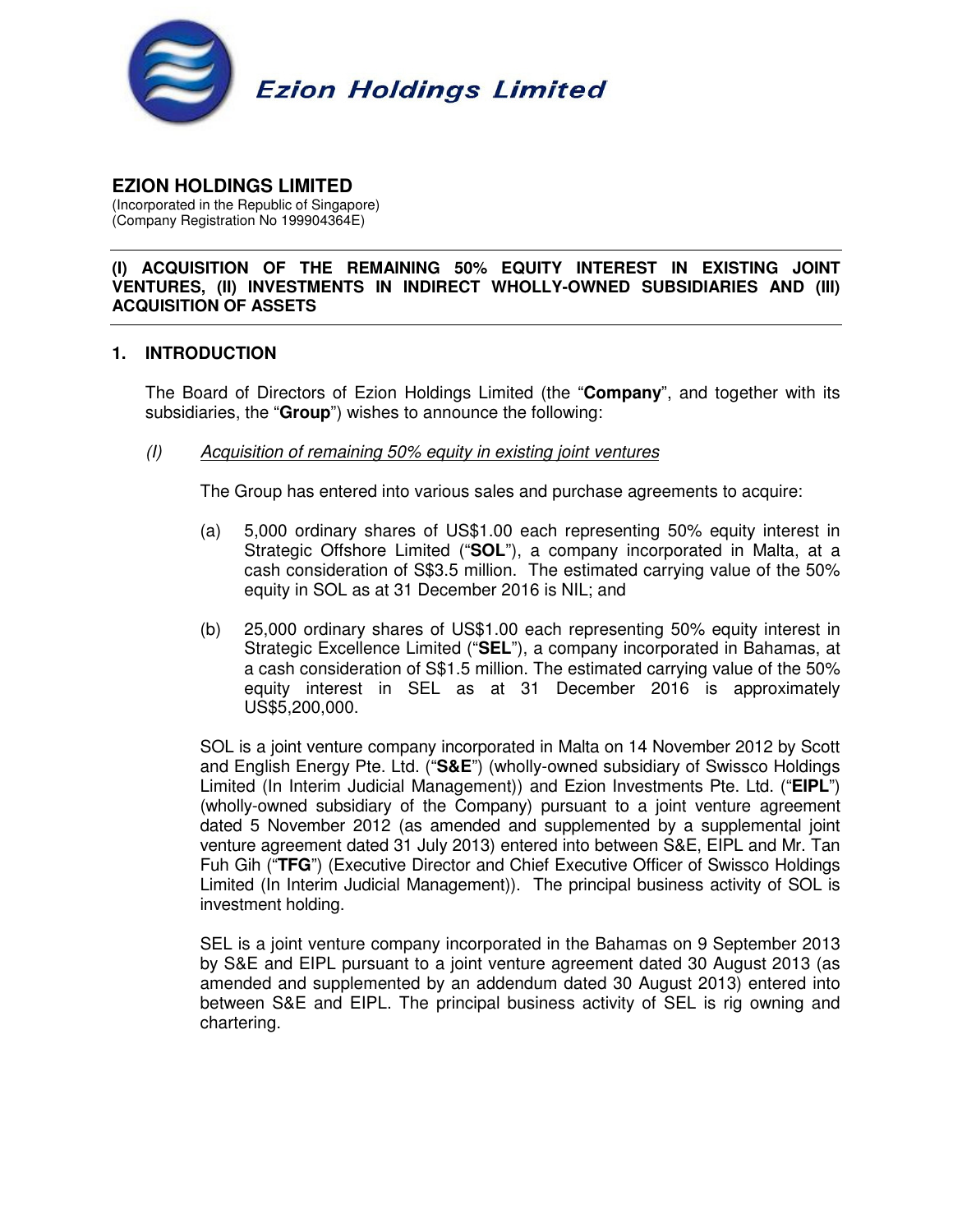

### (II) Investments in indirect wholly-owned subsidiaries

The Group has established three wholly-owned subsidiaries in Labuan, Malaysia, namely, Teras Atlas Limited ("**TAL**"), Teras Fortuna Limited ("**TFL**") and Teras Orizont Limited ("**TOL**"), with total and paid-up capital of USD2 each. The principal activities of TAL, TFL and TOL are rig owning and provision of rig services.

#### (III) Acquisition of assets

The Company, through its indirect wholly-owned subsidiaries, TAL, TFL and TOL has entered into various sales and purchase agreements to acquire certain assets from the subsidiaries of SOL, namely GSP Atlas Limited ("**GAL**"), Strategic Fortuna Limited ("**SFL**") and GSP Orizont Limited ("**GOL**") respectively. Further information are as follows:

| <b>Description</b>                                                                                            | <b>Total consideration</b> |
|---------------------------------------------------------------------------------------------------------------|----------------------------|
| <b>Acquisition by TAL from GAL</b><br>Vessel, charter contract, receivables and charter payment<br>guarantees | US\$18.7 million           |
| Acquisition by TFL from SFL                                                                                   |                            |
| Vessel, charter contract and receivables                                                                      | US\$24.5 million           |
| Acquisition by TOL from GOL                                                                                   |                            |
| Vessel, charter contract, receivables and charter payment<br>guarantees                                       | US\$18.7 million           |

## **2. RATIONALE FOR THE TRANSACTIONS**

SEL and SOL (together with its subsidiaries GAL, SFL and GOL) ("**JV Companies**") are not able to meet their obligations due to, in part, the financial situation faced by EIPL's joint venture partner, S&E. Consequently, the JV Companies were not able to operate effectively. It is therefore necessary for the Group to purchase the remaining 50% shares of the JV Companies from S&E to enable the continued operation of the JV Companies and engagement with the existing customers of the JV Companies.

After the acquisition, the Group will be able to work closely with the existing customers of the JV Companies to maximize the utilization of the assets owned by the JV Companies and improve the earnings of the Group in the long term by, amongst other things, working towards cost-reduction through the realisation of economies of scale with the Group's own fleet of assets.